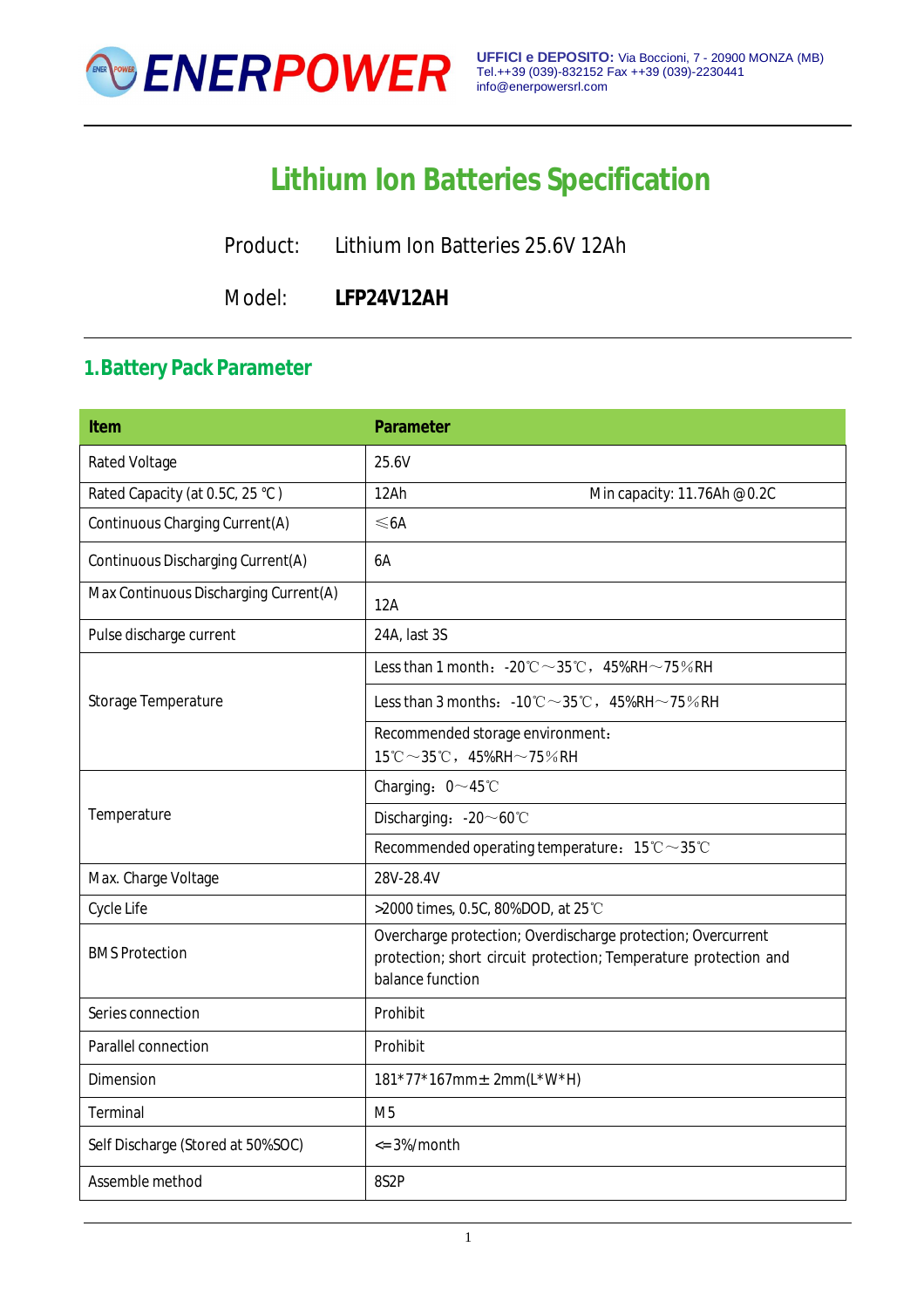

**UFFICI e DEPOSITO:** Via Boccioni, 7 - 20900 MONZA (MB) Tel.++39 (039)-832152 Fax ++39 (039)-2230441 [info@enerpowersrl.com](mailto:info@enerpowersrl.com)

| Weight(kg) | About 3.82kg                                                                                                              |
|------------|---------------------------------------------------------------------------------------------------------------------------|
| Appearance | Ŗ<br>M5螺丝孔<br>mm<br>$\overline{a}$<br>$\ddot{ }$<br>67<br>$\overline{r}$<br>$z \overline{7}$ mm<br>$\frac{1}{181 + 1}$ mm |

# **2.Single cell dimensions**





#### **3.BMS Parameter**

| <b>Item</b>                   | <b>Content</b>                    | <b>Criteria</b>  |
|-------------------------------|-----------------------------------|------------------|
| Charge and discharge port     |                                   | Shared           |
| <b>Normal current</b>         | Charge current                    | ≤12A             |
|                               | Discharge current                 | ≤12A             |
| <b>Over charge Protection</b> | Over charge protection voltage    | $3.8 \pm 0.05V$  |
|                               | Over charge protection delay time | $\leq 1s$        |
|                               | Over charge release voltage       | $3.55 \pm 0.05V$ |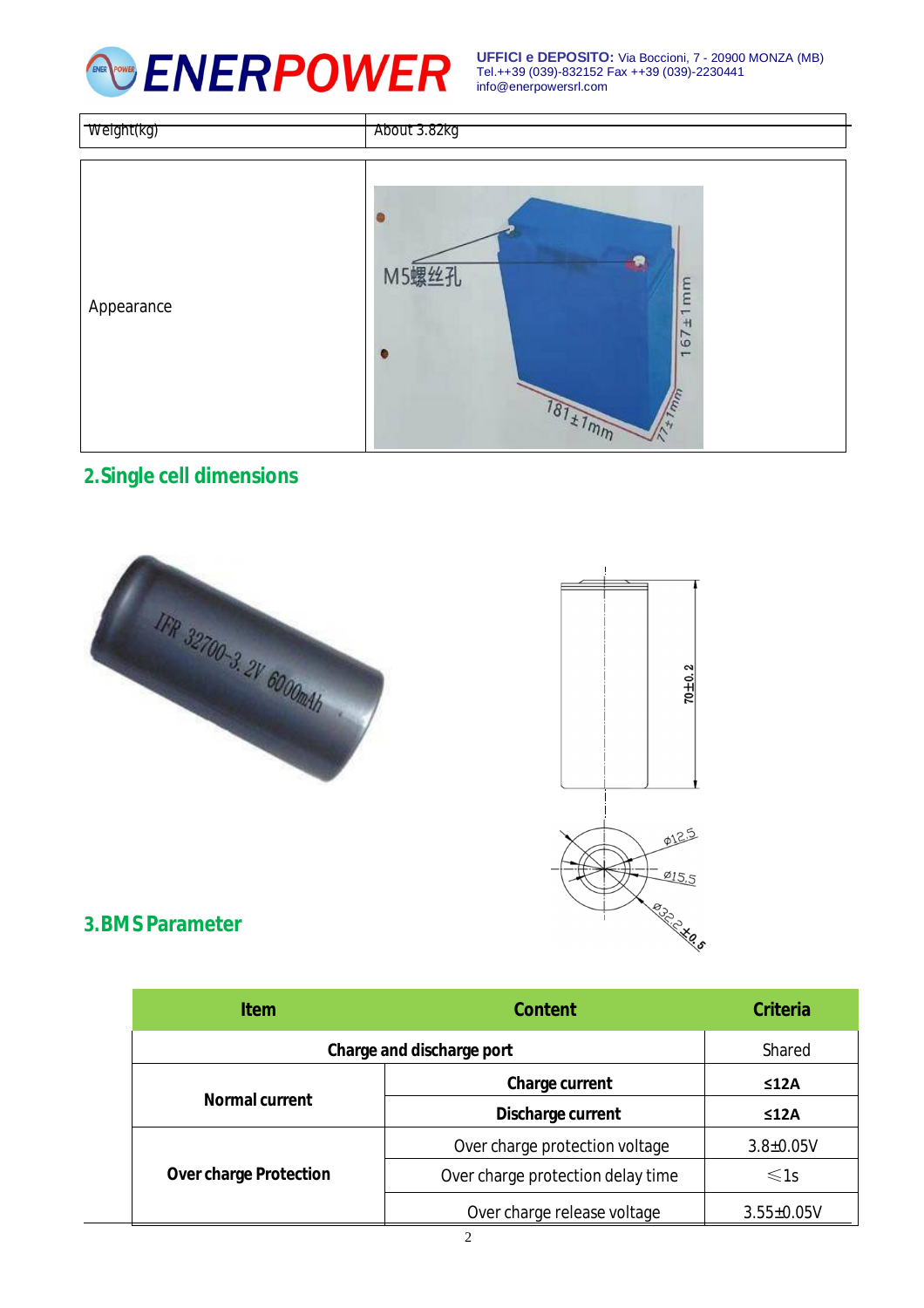

**UFFICI e DEPOSITO:** Via Boccioni, 7 - 20900 MONZA (MB) Tel.++39 (039)-832152 Fax ++39 (039)-2230441 [info@enerpowersrl.com](mailto:info@enerpowersrl.com)

| Over discharge protection                   | Over discharge protection voltage                               | $2.2V_{\pm}0.05V$ |
|---------------------------------------------|-----------------------------------------------------------------|-------------------|
|                                             | Over discharge protection delay time                            | $\leq 1s$         |
|                                             | Over discharge release voltage                                  | 2.8V±0.05V        |
| <b>Discharge Over current</b><br>protection | Discharge over current protection current                       | $75 + 2\%$ A      |
|                                             | Discharge over current protection delay time                    | $\leq 1s$         |
|                                             | discharge over current release condition                        | Cut load          |
| <b>Short circuit protection</b>             | yes, pls don't short-circuit the electrodes                     |                   |
| <b>Short circuit release</b>                | Remove short circuit                                            |                   |
| <b>Temperature protection</b>               | Charge and discharge high temperature<br>protection temperature | $60^{\circ}$ C    |
| Cell balance voltage                        | 3.5V                                                            |                   |
| <b>Balance current</b>                      | $30 \pm 5$ mA                                                   |                   |
| <b>Balanced opening condition</b>           | Charge, cell balance open voltage<br>difference 50mV            |                   |

# **4. Certifications:**





## **5. Features**

 $\blacksquare$  Higher qualified cylindrical cell:

UL1642, IEC62133, CB listed with Cycle life more than 3000 times and excellent consistency. Cell and pack are produced by ourselves. We can control quality from cell to pack.

#### Stronger BMS:

Can protect battery from overcharge, overdischarge, overcurrent, high temperature, short-circuit and have balance passive function.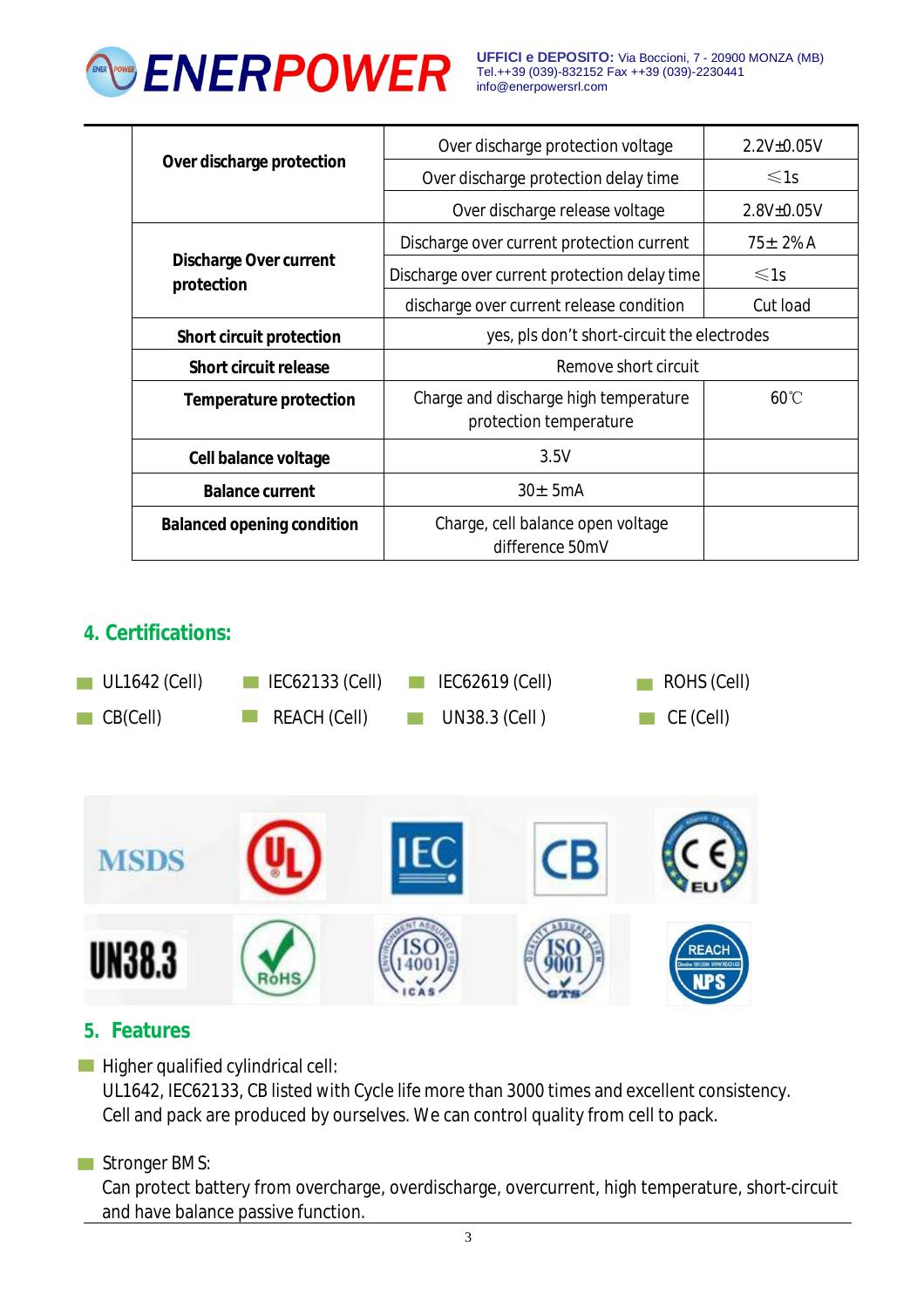

#### 100% Cycle test:

All battery packs are 100% cycle tested (Fully Discharged→Fully Charged→Fully Discharged→ 50% Charged) before package.

**Unique tracking number:** All battery packs print an unique number in the case side for quality tracking.

# **6. Storage and Transportation**

- 1.Based on the character of cell, proper environment for transportation of LiFePO4 battery pack need to be created to protect the battery.
- 2.During transportation, 50% SOC must be kept to ensure that short circuit, appearance of liquid in the battery or immersion of battery in liquid never occur.
- 3. Battery should be kept at -20℃  $\sim$  45℃ in warehouse where it's dry, clean and well-ventilated.
- 4.During loading of battery, attention must be paid against dropping, turning over and serious stacking.

# **7. Warning and tips**

In order to prevent the battery leaking, getting hot and exploding, please pay attention to preventing measure as following:

## **Warning!**

- Never throw the battery into water, keep it under dry, shady and cool circumstance when notuse.
- Never upside down the positive and negative.
- Never connect the positive and negative of battery with metal.
- Never ship or store the battery together with metal
- Never knock, throw or trample the battery.
- Never cut through the battery with nail or other edge tool.

# **Tips!**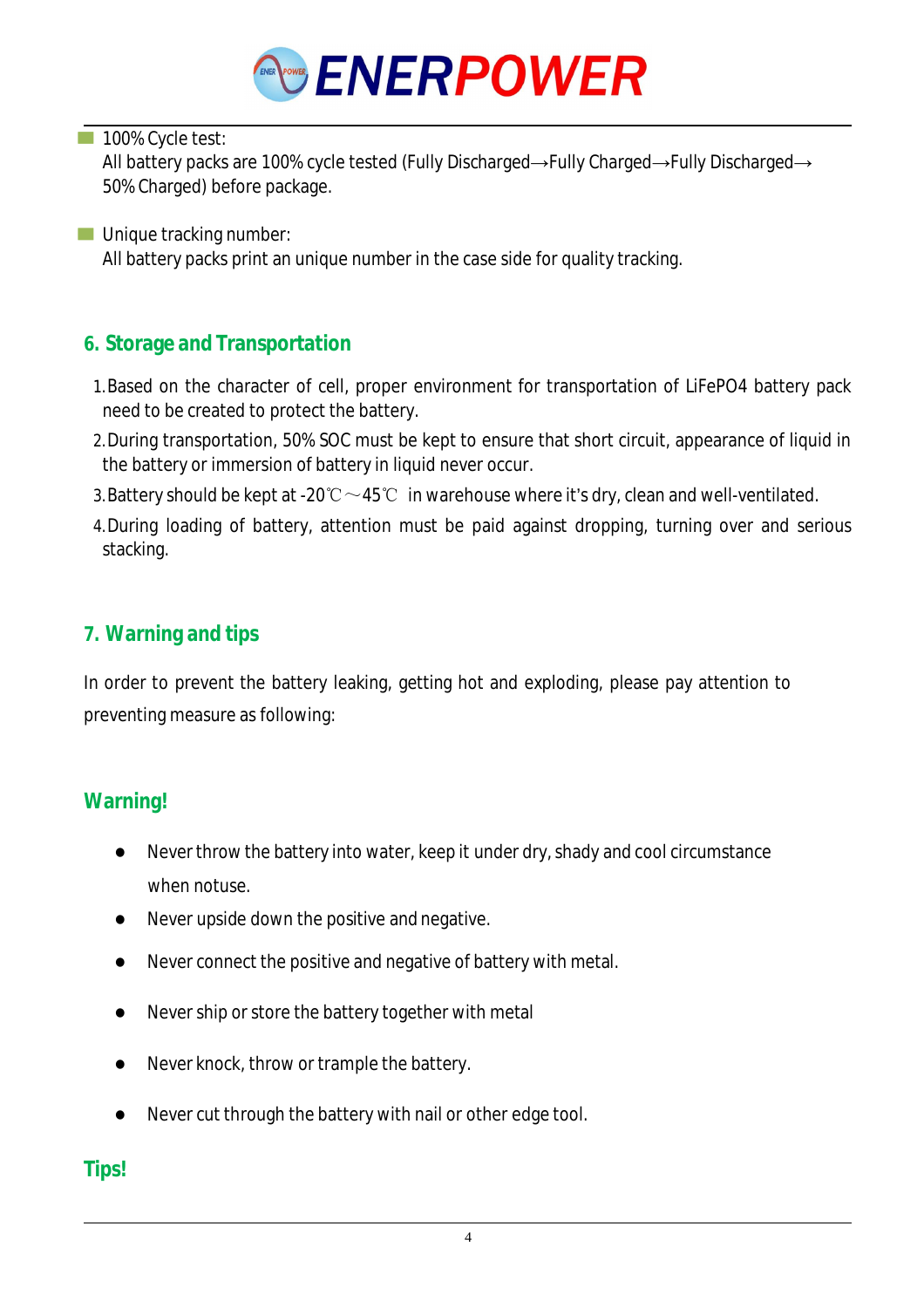# ENERPOWER

- Never use or keep the battery under the high temperature. Otherwise it will cause battery heat, getinto fire or lose some function and reduce the life. The proposed temperature for long-term storage is 10-45℃.
- Never throw the battery into fire or heating machine to avoid fire, explosion and environment pollution; Scrap battery should be handled by the recycle station.
- Never use the battery under strong static and strong magnetic field, otherwise it will destroy the protecting device.
- If battery leaked, the electrolyte get into eyes, please don't knead, please wash eyes by water and send to hospital. Otherwise it will hurt eyes.
- If battery emit peculiar smell, heating, distortion or appear any unconventionality during using, storage or charging process, please take it out from device or charge and stop using.
- Never cut the battery in socket directly; please use the stated charger when charging.
- Check the voltage of battery and relevant connectors before using the battery. It can't be used until everything turns out to be normal.
- Prior to charging, fully check the insulativity, physical condition and ageing status, since breakage and ageing are never allowed; the pack voltage must not be less than the cutoff voltage, if not, it's abnormal and that battery needs to be labeled. The user should contact our Customer Service Dept and it can't be charged until repaired by ourstaff.
- **The battery should be stored in 50% SOC. If the battery is stored for a long time, the battery should be conducted a cycle of charge and discharge every 3 months, then charge to 50% SOC.**
- Clean the dirty electrode, please use a clean dry cloth, otherwise poor contact or operation failure may occur.